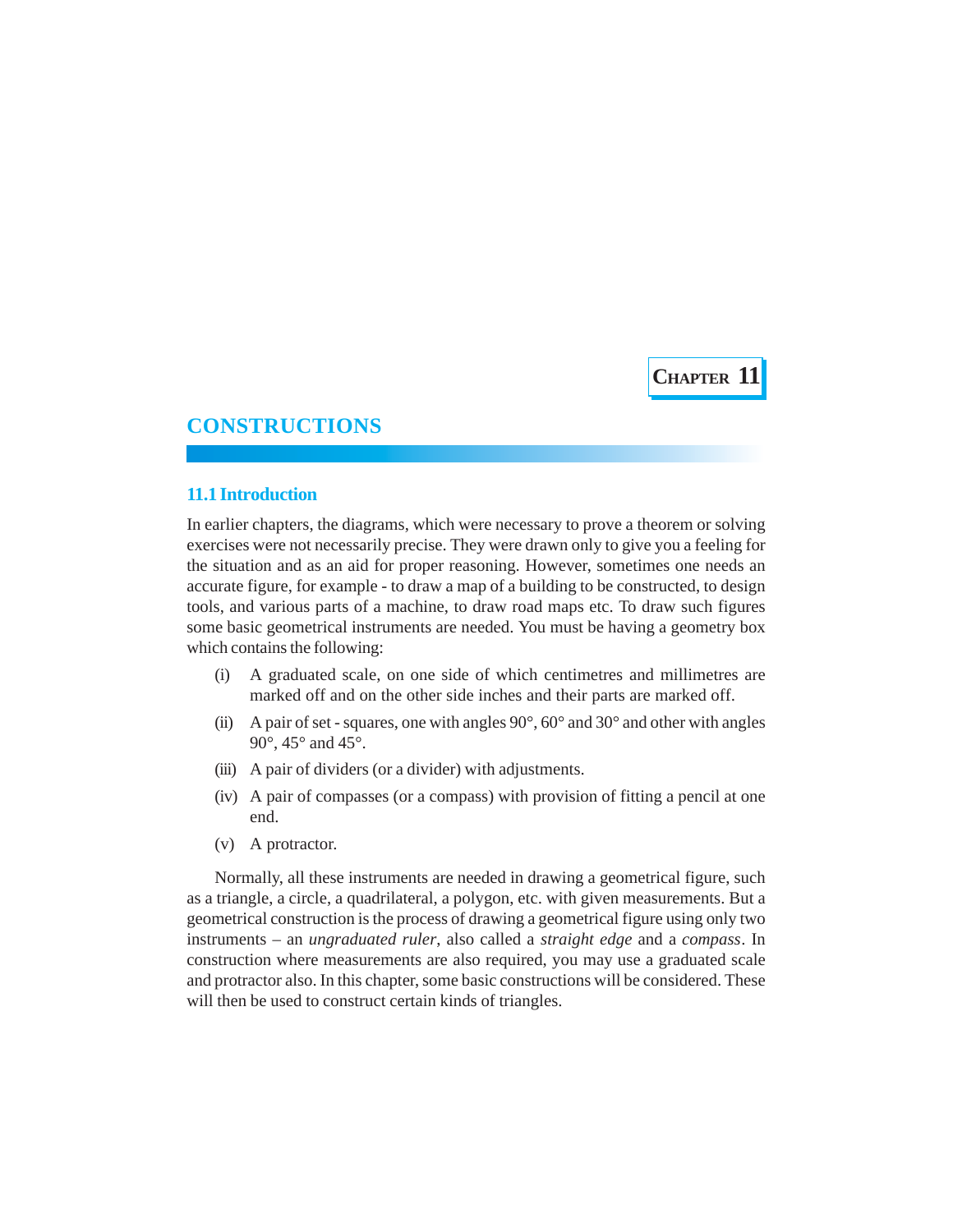# **11.2 Basic Constructions**

In Class VI, you have learnt how to construct a circle, the perpendicular bisector of a line segment, angles of 30°, 45°, 60°, 90° and 120°, and the bisector of a given angle, without giving any justification for these constructions. In this section, you will construct some of these, with reasoning behind, why these constructions are valid.

**Construction 11.1 :** *To construct the bisector of a given angle.*

Given an angle ABC, we want to construct its bisector.

#### **Steps of Construction :**

- 1. Taking B as centre and any radius, draw an arc to intersect the rays BA and BC, say at E and D respectively [see Fig.11.1(i)].
- 2. Next, taking D and E as centres and with the radius more than 1  $\frac{1}{2}$  DE, draw arcs to intersect each other, say at F.
- 3. Draw the ray BF [see Fig.11.1(ii)]. This ray BF is the required bisector of the angle ABC.



**Fig. 11.1**

Let us see how this method gives us the required angle bisector. Join DF and EF.

In triangles BEF and BDF,

| $BE = BD$ (Radii of the same arc)              |                       |  |
|------------------------------------------------|-----------------------|--|
| $EF = DF$                                      | (Arcs of equal radii) |  |
| $BF = BF$                                      | (Common)              |  |
| Therefore, $\triangle BEF \cong \triangle BDF$ | (SSS rule)            |  |
| This gives $\angle EBF = \angle DBF$           | (CPCT)                |  |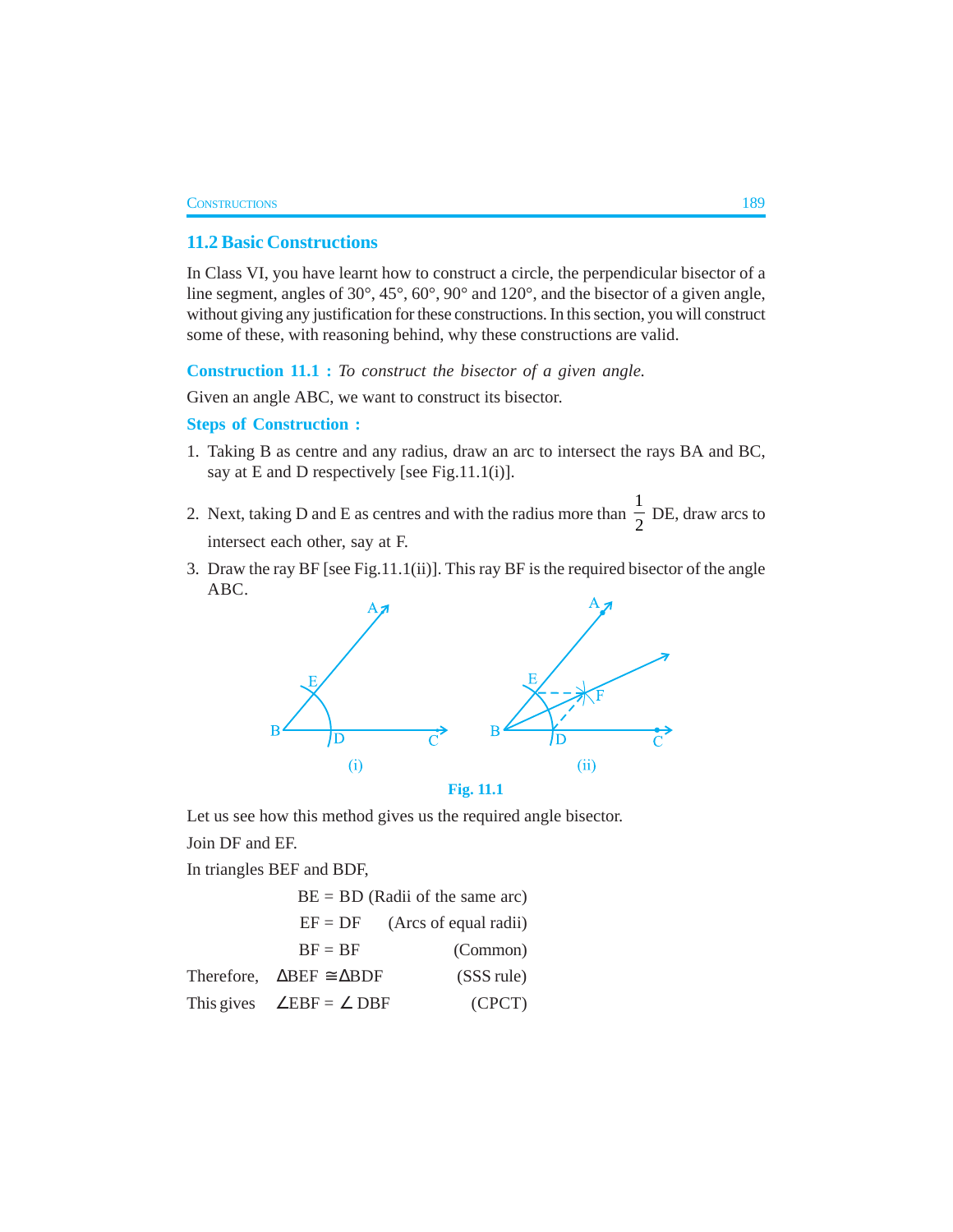**Fig. 11.2**

 $\overline{\mathbf{M}}$ 

**Construction 11.2 :** *To construct the perpendicular bisector of a given line segment.*

Given a line segment AB, we want to construct its perpendicular bisector.

**Steps of Construction :**

1. Taking A and B as centres and radius more than

1  $\frac{1}{2}$  AB, draw arcs on both sides of the line segment

AB (to intersect each other).

- 2. Let these arcs intersect each other at P and Q. Join PQ (see Fig.11.2).
- 3. Let PQ intersect AB at the point M. Then line PMQ is the required perpendicular bisector of AB.

Let us see how this method gives us the perpendicular bisector of AB.

Join A and B to both P and Q to form AP, AQ, BP and BQ.

In triangles PAQ and PBQ,

|            | $AP = BP$                             | (Arcs of equal radii) |
|------------|---------------------------------------|-----------------------|
|            | $AQ = BQ$                             | (Arcs of equal radii) |
|            | $PQ = PQ$                             | (Common)              |
| Therefore, | $\triangle$ PAQ $\cong \triangle$ PBQ | (SSS rule)            |
| So,        | $\angle$ APM = $\angle$ BPM           | (CPCT)                |

Now in triangles PMA and PMB,

|            | $AP = BP$                                      | (As before)          |
|------------|------------------------------------------------|----------------------|
|            | $PM = PM$                                      | (Common)             |
|            | $\angle$ APM = $\angle$ BPM                    | (Proved above)       |
| Therefore, | $\triangle$ PMA $\cong \triangle$ PMB          | (SAS rule)           |
| So,        | $AM = BM$ and $\angle$ PMA = $\angle$ PMB      | (CPCT)               |
| As         | $\angle$ PMA + $\angle$ PMB = 180 <sup>o</sup> | (Linear pair axiom), |
| we get     |                                                |                      |

$$
\angle
$$
 PMA =  $\angle$  PMB = 90<sup>°</sup>.

Therefore, PM, that is, PMQ is the perpendicular bisector of AB.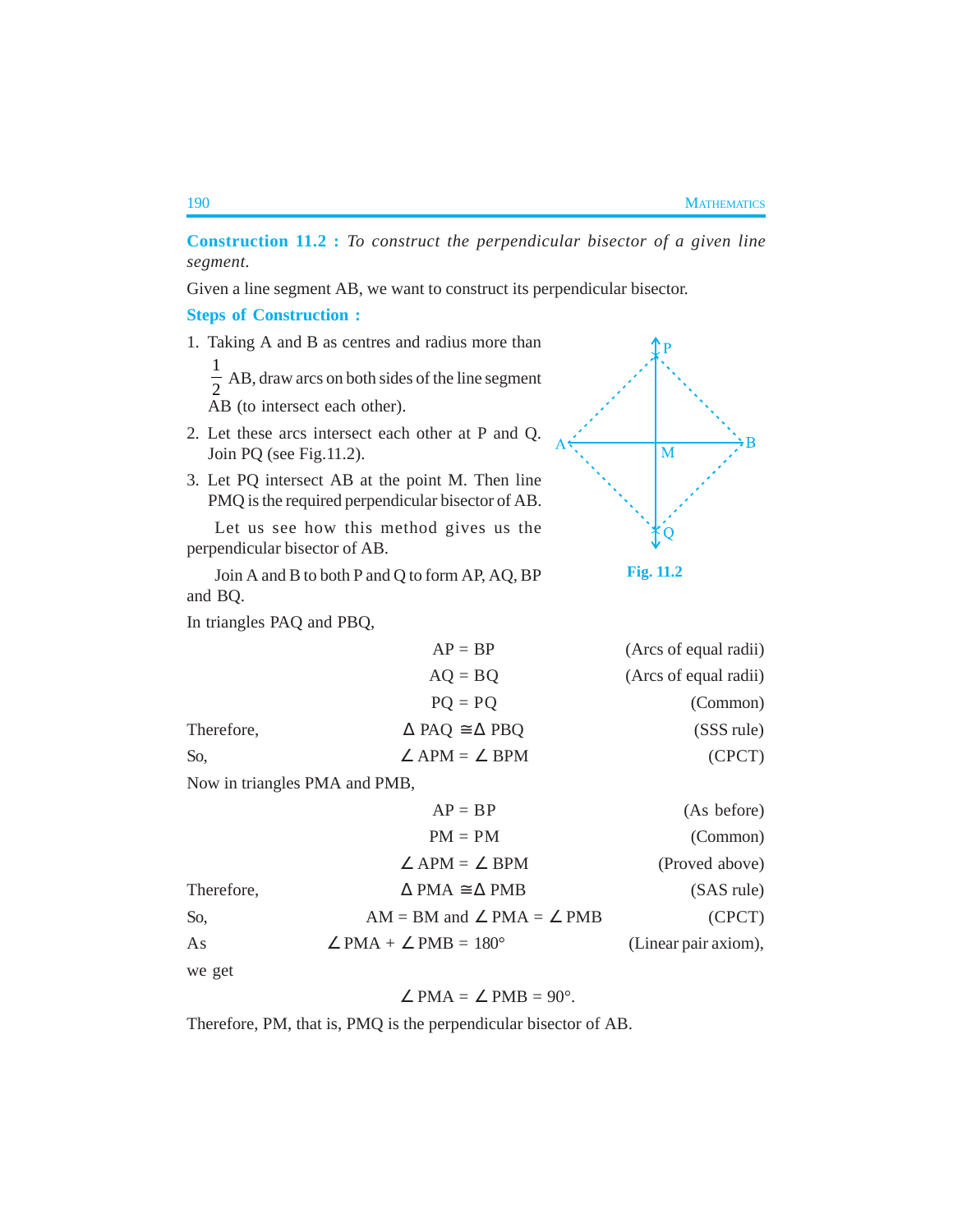#### **CONSTRUCTIONS** 191

**Construction 11.3 :** *To construct an angle of*  $60^\circ$  *at the initial point of a given ray.*

Let us take a ray AB with initial point A [see Fig. 11.3(i)]. We want to construct a ray AC such that  $\angle$  CAB = 60°. One way of doing so is given below.

**Steps of Construction :**

- 1. Taking A as centre and some radius, draw an arc of a circle, which intersects AB, say at a point D.
- 2. Taking D as centre and with the same radius as before, draw an arc intersecting the previously drawn arc, say at a point E.
- 3. Draw the ray AC passing through E [see Fig 11.3 (ii)].

Then  $\angle$  CAB is the required angle of 60 $^{\circ}$ . Now, let us see how this method gives us the required angle of 60°.

Join DE.

Then,  $AE = AD = DE$  (By construction)

Therefore,  $\Delta$  EAD is an equilateral triangle and the ∠ EAD, which is the same as  $\angle$  CAB is equal to 60°.

### **EXERCISE 11.1**

- **1.** Construct an angle of  $90^\circ$  at the initial point of a given ray and justify the construction.
- **2.** Construct an angle of  $45^\circ$  at the initial point of a given ray and justify the construction.
- **3.** Construct the angles of the following measurements:

(i) 30<sup>°</sup> (ii) 22 
$$
\frac{1}{2}
$$
<sup>°</sup> (iii) 15<sup>°</sup>

**4.** Construct the following angles and verify by measuring them by a protractor: (i)  $75^{\circ}$  (ii)  $105^{\circ}$  (iii)  $135^{\circ}$ 

**5.** Construct an equilateral triangle, given its side and justify the construction.

# **11.3 Some Constructions of Triangles**

So far, some basic constructions have been considered. Next, some constructions of triangles will be done by using the constructions given in earlier classes and given above. Recall from the Chapter 7 that SAS, SSS, ASA and RHS rules give the congruency of two triangles. Therefore, a triangle is unique if : (i) two sides and the



**Fig. 11.3**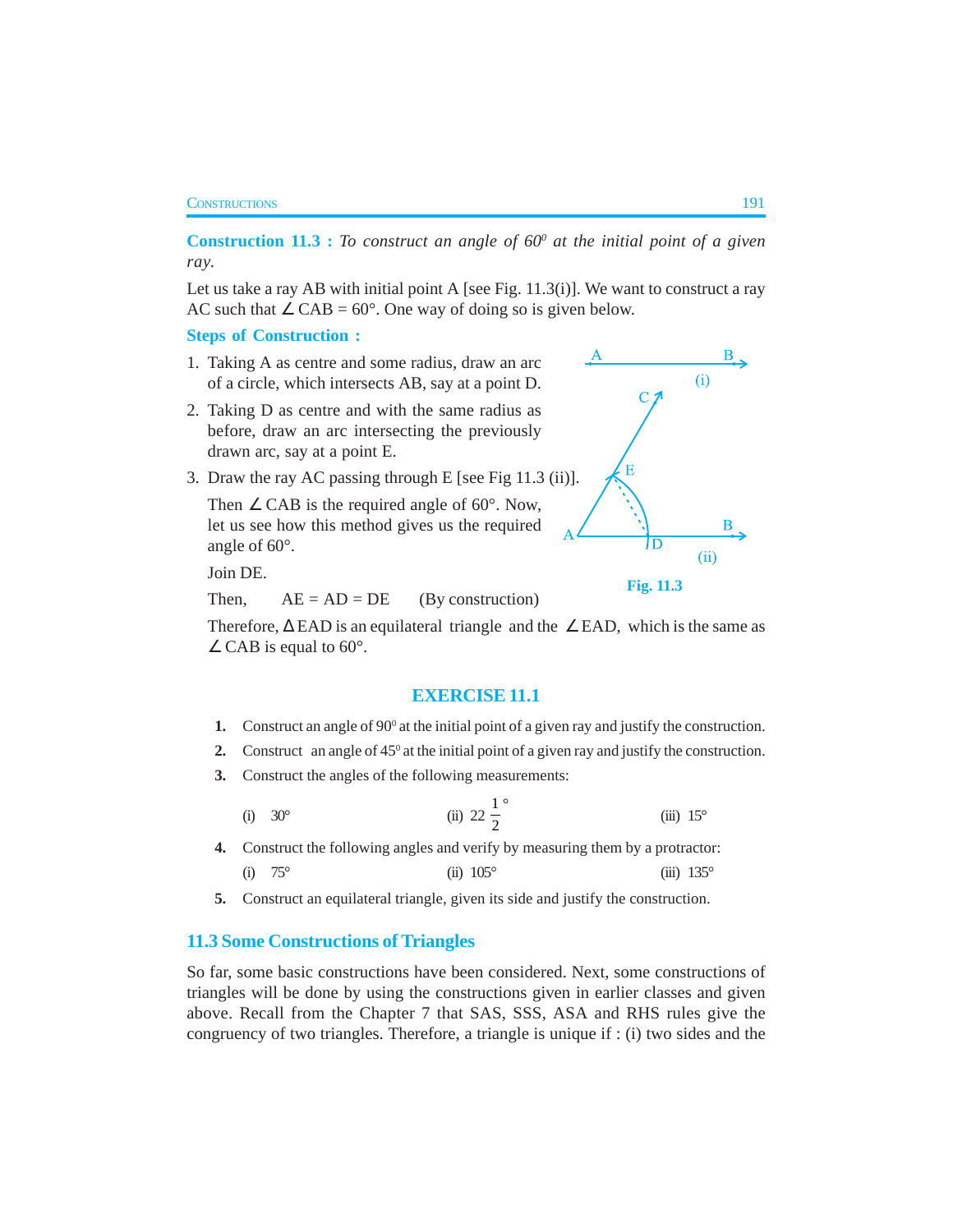included angle is given, (ii) three sides are given, (iii) two angles and the included side is given and, (iv) in a right triangle, hypotenuse and one side is given. You have already learnt how to construct such triangles in Class VII. Now, let us consider some more constructions of triangles. You may have noted that at least three parts of a triangle have to be given for constructing it but not all combinations of three parts are sufficient for the purpose. For example, if two sides and an angle (not the included angle) are given, then it is not always possible to construct such a triangle uniquely.

**Construction 11.4 :** *To construct a triangle, given its base, a base angle and sum of other two sides.*

Given the base BC, a base angle, say ∠B and the sum AB + AC of the other two sides of a triangle ABC, you are required to construct it.

# **Steps of Construction :**

- 1. Draw the base BC and at the point B make an angle, say XBC equal to the given angle.
- 2. Cut a line segment BD equal to  $AB + AC$  from the ray BX.
- 3. Join DC and make an angle DCY equal to ∠BDC.
- 4. Let CY intersect BX at A (see Fig. 11.4).

Then, ABC is the required triangle.

Let us see how you get the required triangle.

Base BC and ∠B are drawn as given. Next in triangle ACD,

 $\angle ACD = \angle ADC$  (By construction)

Therefore,  $AC = AD$  and then

 $AB = BD - AD = BD - AC$ 

$$
AB + AC = BD
$$

### **Alternative method :**

Follow the first two steps as above. Then draw perpendicular bisector PQ of CD to intersect BD at a point A (see Fig 11.5). Join AC. Then ABC is the required triangle. Note that A lies on the perpendicular bisector of CD, therefore  $AD = AC$ .

**Remark :** The construction of the triangle is not possible if the sum  $AB + AC \le BC$ .





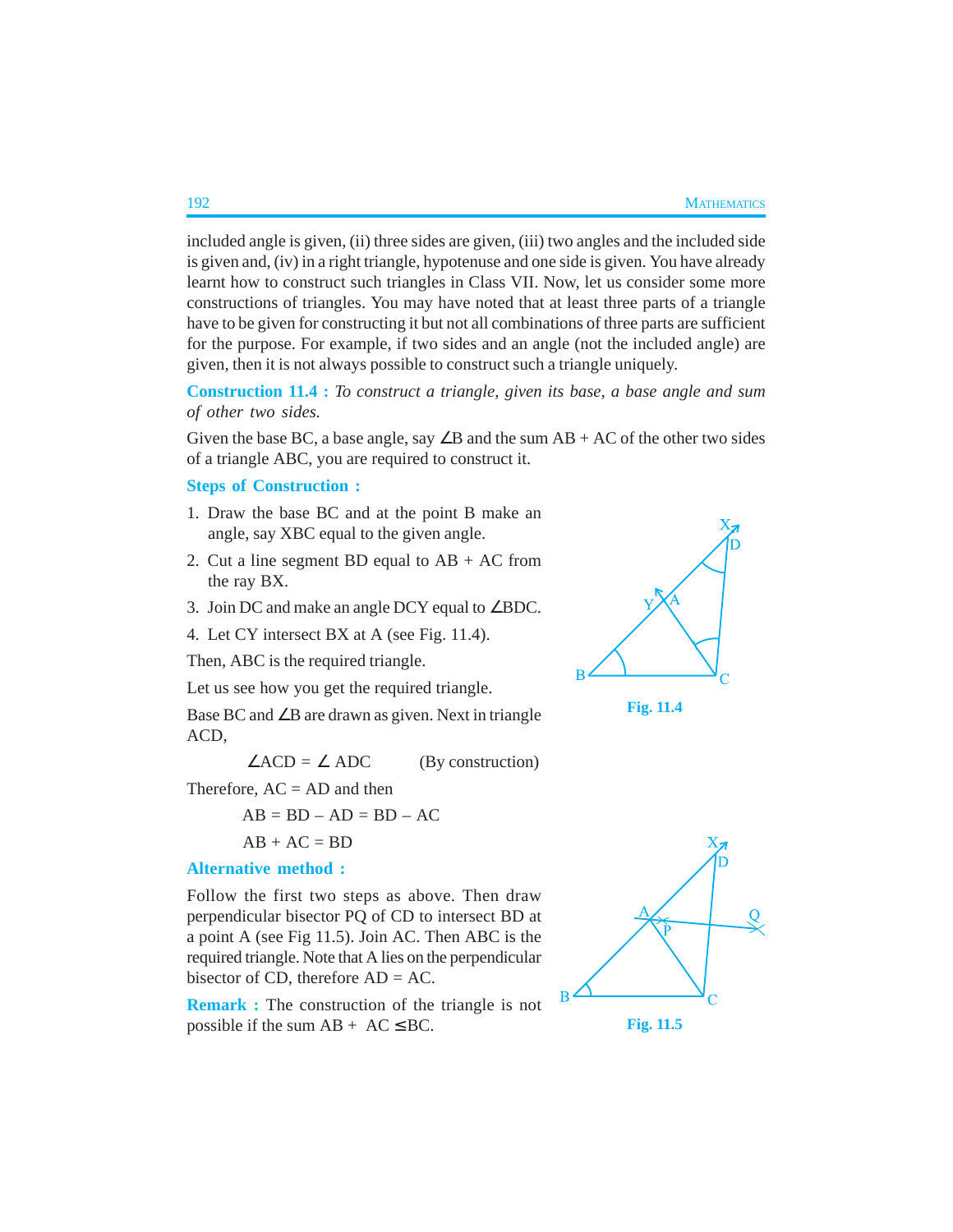#### CONSTRUCTIONS 193

**Construction 11.5 :** *To construct a triangle given its base, a base angle and the difference of the other two sides.*

Given the base BC, a base angle, say  $\angle B$  and the difference of other two sides AB – AC or AC – AB, you have to construct the triangle ABC. Clearly there are following two cases:

**Case (i) :** Let  $AB > AC$  that is  $AB - AC$  is given.

### **Steps of Construction :**

- 1. Draw the base BC and at point B make an angle say XBC equal to the given angle.
- 2. Cut the line segment BD equal to AB AC from ray BX.
- 3. Join DC and draw the perpendicular bisector, say PQ of DC.
- 4. Let it intersect BX at a point A. Join AC (see Fig. 11.6).

Then ABC is the required triangle.

Let us now see how you have obtained the required triangle ABC.

Base BC and ∠B are drawn as given. The point A lies on the perpendicular bisector of DC. Therefore,

$$
AD = AC
$$
  
SO, BD = AB – AD = AB – AC.

**Case (ii) :** Let  $AB < AC$  that is  $AC - AB$  is given.

# **Steps of Construction :**

- 1. Same as in case (i).
- 2. Cut line segment BD equal to AC AB from the line BX extended on opposite side of line segment BC.
- 3. Join DC and draw the perpendicular bisector, say PQ of DC.
- 4. Let PQ intersect BX at A. Join AC (see Fig. 11.7).

Then, ABC is the required triangle.

You can justify the construction as in case (i).



**Fig. 11.7**

Ċ Þ

**Fig. 11.6**

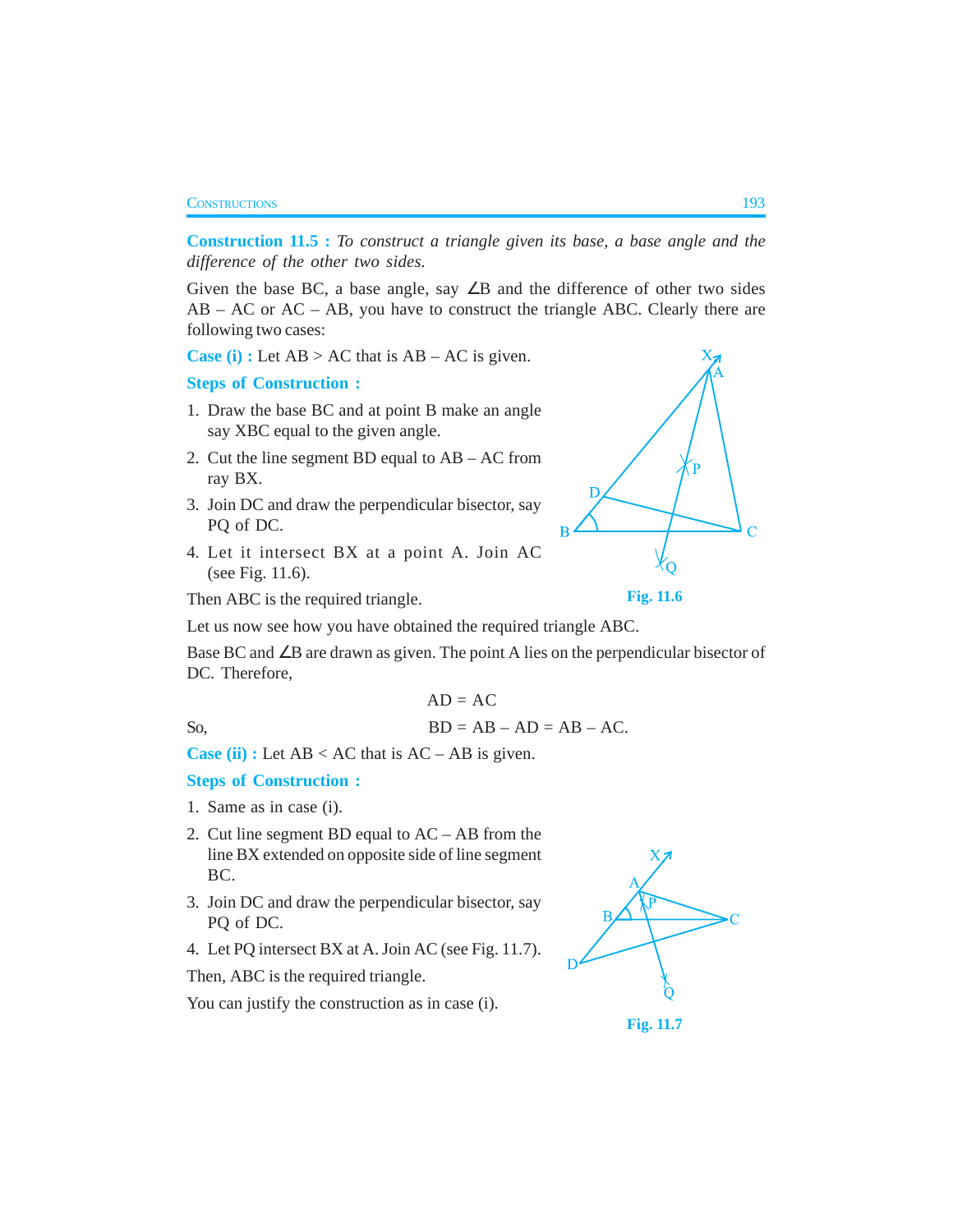**Construction 11.6 :** *To construct a triangle, given its perimeter and its two base angles.*

Given the base angles, say  $\angle B$  and  $\angle C$  and BC + CA + AB, you have to construct the triangle ABC.

**Steps of Construction :**

- 1. Draw a line segment, say XY equal to  $BC + CA + AB$ .
- 2. Make angles LXY equal to  $\angle$ B and MYX equal to  $\angle$ C.
- 3. Bisect ∠ LXY and ∠ MYX. Let these bisectors intersect at a point A [see Fig. 11.8(i)].





- 4. Draw perpendicular bisectors PQ of AX and RS of AY.
- 5. Let PQ intersect XY at B and RS intersect XY at C. Join AB and AC [see Fig 11.8(ii)].



Then ABC is the required triangle. For the justification of the construction, you observe that, B lies on the perpendicular bisector PQ of AX.

Therefore,  $XB = AB$  and similarly,  $CY = AC$ . This gives  $BC + CA + AB = BC + XB + CY = XY$ . Again ∠BAX = ∠AXB (As in  $\triangle$ AXB, AB = XB) and ∠ABC = ∠BAX + ∠AXB = 2 ∠AXB = ∠LXY Similarly,  $\angle ACB = \angle MYX$  as required.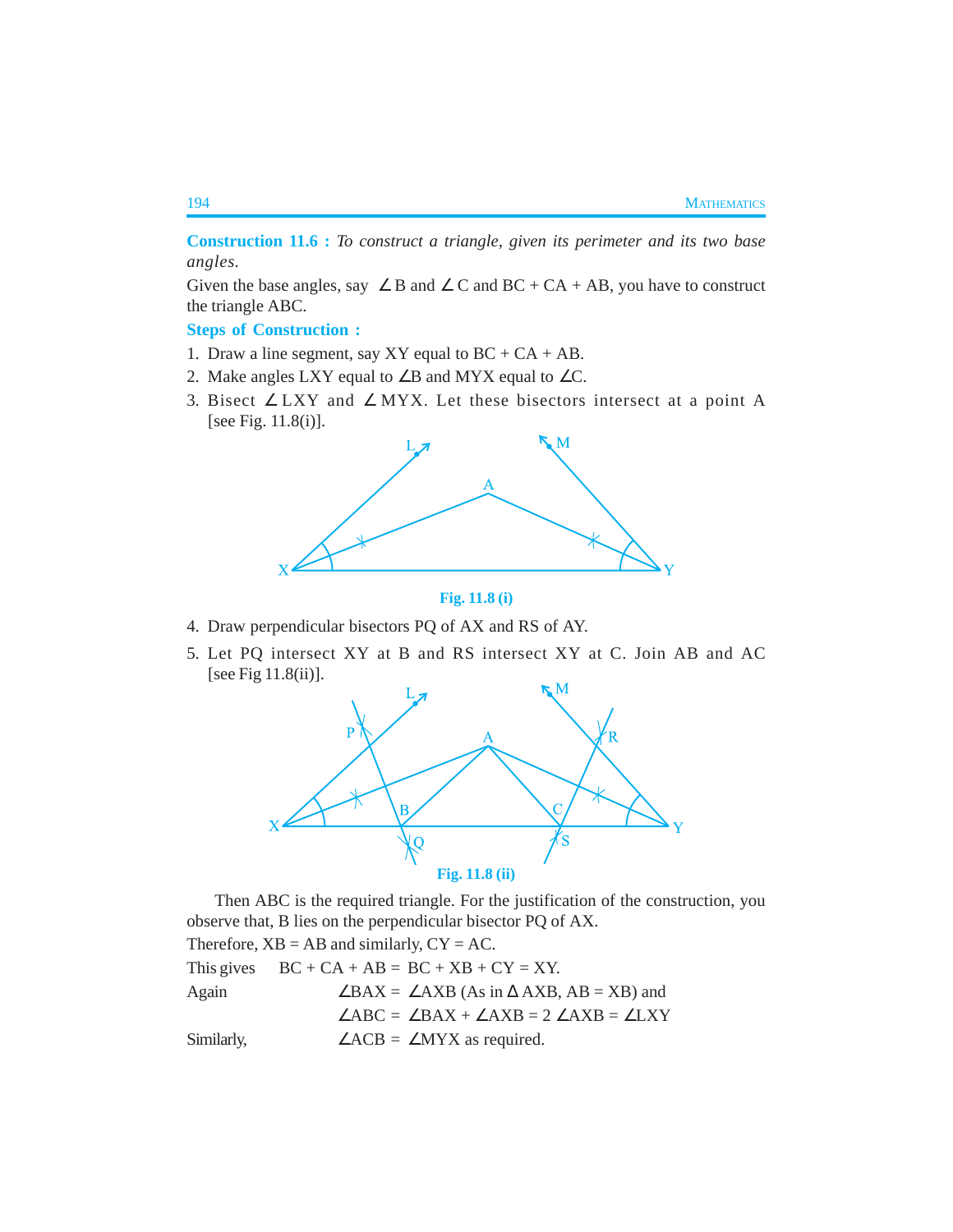**Example 1 :** Construct a triangle ABC, in which  $\angle B = 60^\circ$ ,  $\angle C = 45^\circ$  and AB + BC  $+ CA = 11$  cm.

### **Steps of Construction :**

- 1. Draw a line segment  $PQ = 11$  cm.( = AB + BC + CA).
- 2. At P construct an angle of 60° and at Q, an angle of 45°.





- 4. Draw perpendicular bisectors DE of AP to intersect PQ at B and FG of AQ to intersect PQ at C.
- 5. Join AB and AC (see Fig. 11.9).
- Then, ABC is the required triangle.

# **EXERCISE 11.2**

- **1.** Construct a triangle ABC in which  $BC = 7cm$ ,  $\angle B = 75^\circ$  and  $AB + AC = 13$  cm.
- **2.** Construct a triangle ABC in which  $BC = 8cm$ ,  $\angle B = 45^\circ$  and  $AB AC = 3.5$  cm.
- **3.** Construct a triangle PQR in which  $QR = 6cm$ ,  $\angle Q = 60^\circ$  and  $PR PQ = 2cm$ .
- **4.** Construct a triangle XYZ in which  $\angle$ Y = 30°,  $\angle$ Z = 90° and XY + YZ + ZX = 11 cm.
- **5.** Construct a right triangle whose base is 12cm and sum of its hypotenuse and other side is 18 cm.